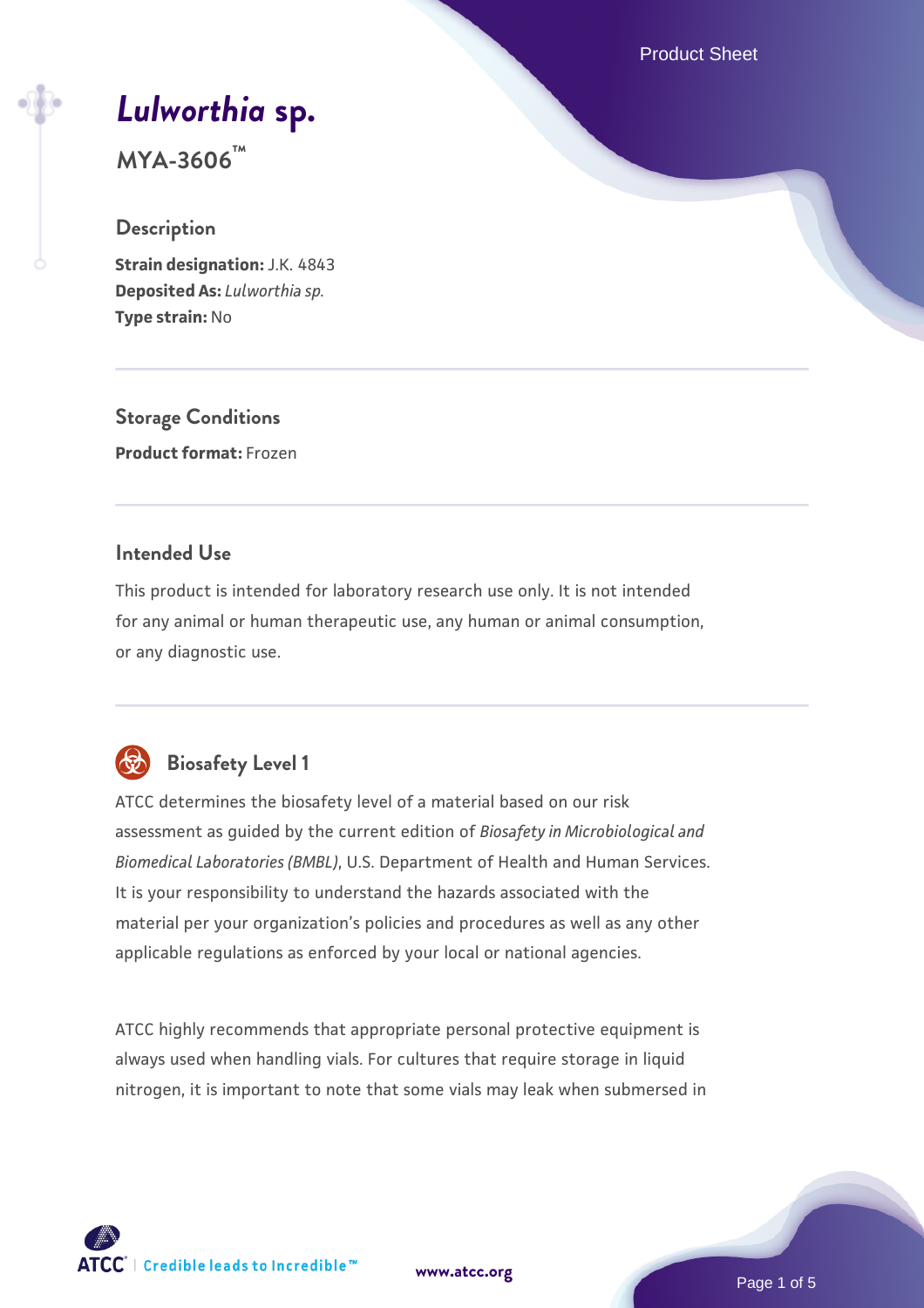liquid nitrogen and will slowly fill with liquid nitrogen. Upon thawing, the conversion of the liquid nitrogen back to its gas phase may result in the vial exploding or blowing off its cap with dangerous force creating flying debris. Unless necessary, ATCC recommends that these cultures be stored in the vapor phase of liquid nitrogen rather than submersed in liquid nitrogen.

#### **Certificate of Analysis**

For batch-specific test results, refer to the applicable certificate of analysis that can be found at www.atcc.org.

#### **Growth Conditions**

**Medium:**  [ATCC Medium 790: By+ medium](https://www.atcc.org/-/media/product-assets/documents/microbial-media-formulations/7/9/0/atcc-medium-790.pdf?rev=16bd8c73853840ee9a63d6a1f4589a74) **Temperature:** 25°C

#### **Handling Procedures**

 Frozen ampules packed in dry ice should either be thawed immediately or stored in liquid nitrogen vapor. If liquid nitrogen storage facilities are not available, frozen ampules may be stored at or below -70°C for approximately one week. **Do not under any circumstance store frozen ampules at refrigerator freezer temperatures (generally -20°C).** Storage of frozen material at this temperature may result in the death of the culture.

1. To thaw a frozen ampule, place in a **30°C** water bath, until just thawed ( **approximately 4 minutes**). Immerse the ampule just enough to cover the frozen material. Do not agitate the ampule.



**[www.atcc.org](http://www.atcc.org)**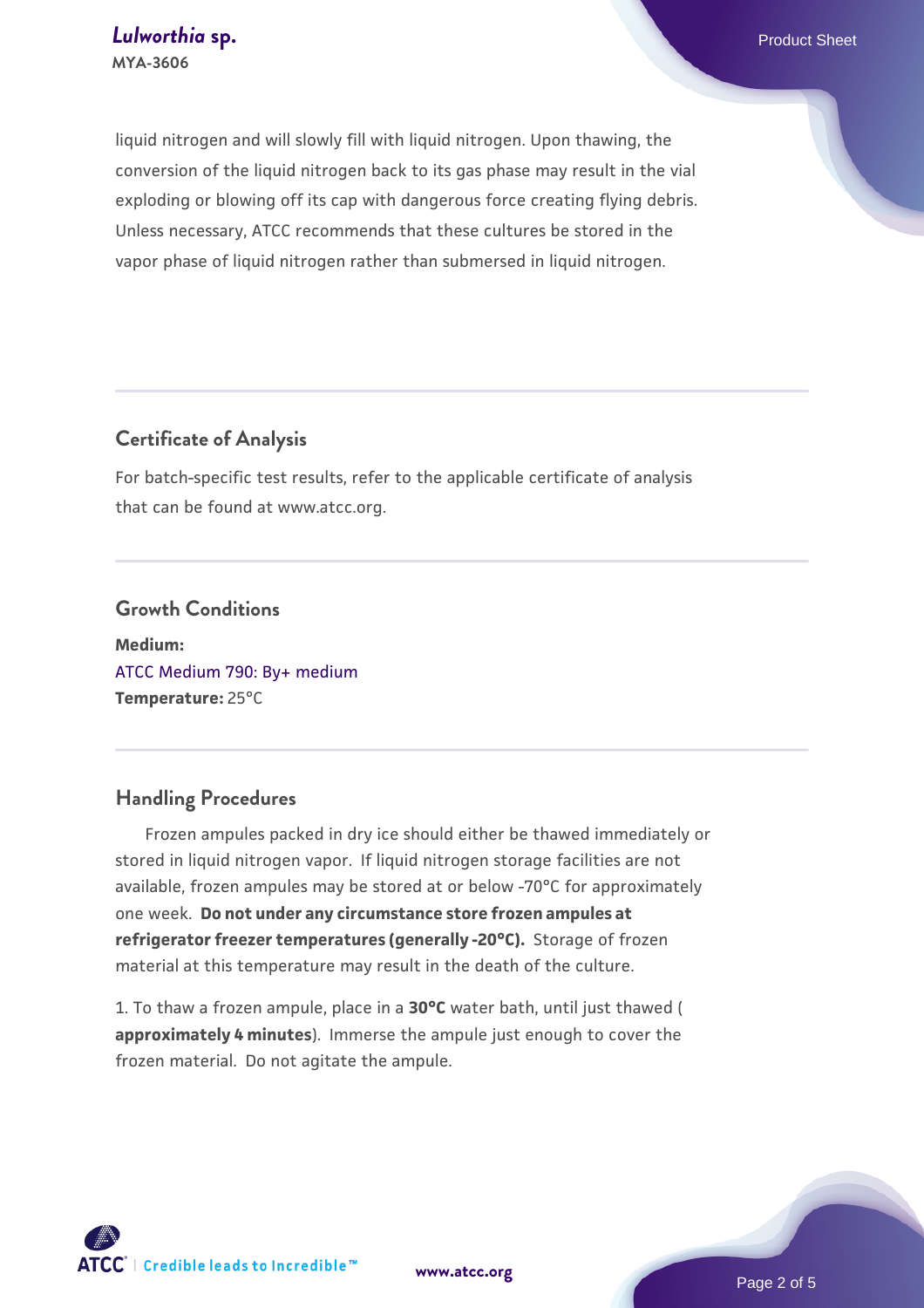2. Immediately after thawing, aseptically transfer the contents of the vial onto appropriate solid or liquid medium.

3. Incubate cultures at recommended temperature.

#### **Material Citation**

If use of this material results in a scientific publication, please cite the material in the following manner: *Lulworthia* sp. (ATCC MYA-3606)

#### **References**

References and other information relating to this material are available at www.atcc.org.

#### **Warranty**

The product is provided 'AS IS' and the viability of ATCC<sup>®</sup> products is warranted for 30 days from the date of shipment, provided that the customer has stored and handled the product according to the information included on the product information sheet, website, and Certificate of Analysis. For living cultures, ATCC lists the media formulation and reagents that have been found to be effective for the product. While other unspecified media and reagents may also produce satisfactory results, a change in the ATCC and/or depositor-recommended protocols may affect the recovery, growth, and/or function of the product. If an alternative medium formulation or reagent is used, the ATCC warranty for viability is no longer valid. Except as expressly set forth herein, no other warranties of any kind are provided, express or implied, including, but not limited to, any implied warranties of merchantability, fitness for a particular purpose, manufacture according to cGMP standards, typicality, safety, accuracy, and/or



**[www.atcc.org](http://www.atcc.org)**

Page 3 of 5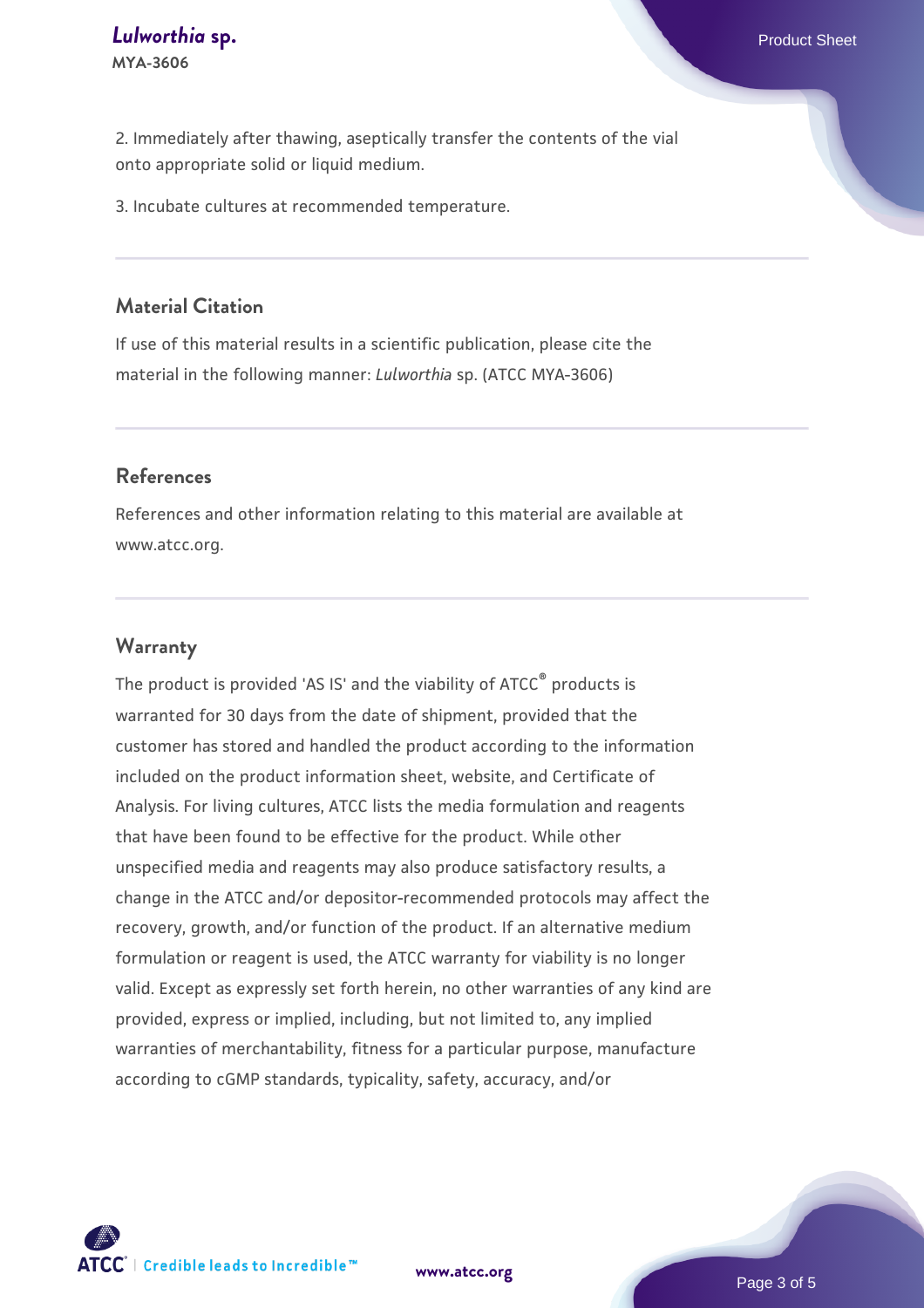#### **[Lulworthia](https://www.atcc.org/products/mya-3606)** [sp.](https://www.atcc.org/products/mya-3606) **Exercise Sheet** Sheet Sheet Sheet Sheet Sheet Sheet Sheet Sheet Sheet Sheet Sheet Sheet Sheet **MYA-3606**

noninfringement.

#### **Disclaimers**

This product is intended for laboratory research use only. It is not intended for any animal or human therapeutic use, any human or animal consumption, or any diagnostic use. Any proposed commercial use is prohibited without a license from ATCC.

While ATCC uses reasonable efforts to include accurate and up-to-date information on this product sheet, ATCC makes no warranties or representations as to its accuracy. Citations from scientific literature and patents are provided for informational purposes only. ATCC does not warrant that such information has been confirmed to be accurate or complete and the customer bears the sole responsibility of confirming the accuracy and completeness of any such information.

This product is sent on the condition that the customer is responsible for and assumes all risk and responsibility in connection with the receipt, handling, storage, disposal, and use of the ATCC product including without limitation taking all appropriate safety and handling precautions to minimize health or environmental risk. As a condition of receiving the material, the customer agrees that any activity undertaken with the ATCC product and any progeny or modifications will be conducted in compliance with all applicable laws, regulations, and guidelines. This product is provided 'AS IS' with no representations or warranties whatsoever except as expressly set forth herein and in no event shall ATCC, its parents, subsidiaries, directors, officers, agents, employees, assigns, successors, and affiliates be liable for indirect, special, incidental, or consequential damages of any kind in connection with or arising out of the customer's use of the product. While reasonable effort is made to ensure authenticity and reliability of materials on deposit, ATCC is not liable for damages arising from the misidentification or misrepresentation of such materials.

Please see the material transfer agreement (MTA) for further details regarding the use of this product. The MTA is available at www.atcc.org.



**[www.atcc.org](http://www.atcc.org)**

Page 4 of 5